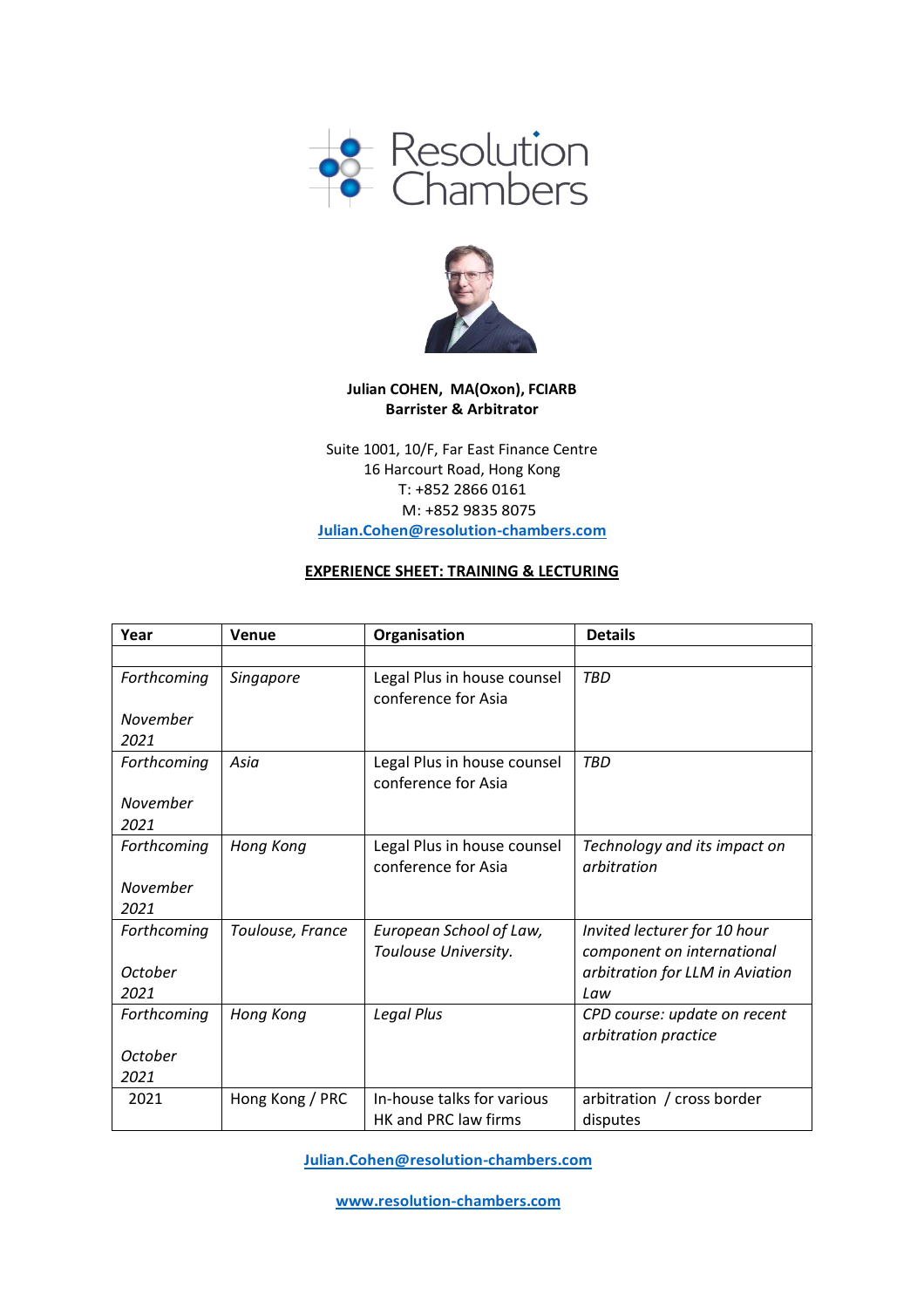| 2021 | Hong Kong        | HK Advocacy Training<br>Council        | Multiple times during the year   |
|------|------------------|----------------------------------------|----------------------------------|
|      |                  |                                        | Trainer for Hong Kong Bar        |
|      |                  |                                        | mandatory advocacy course for    |
|      |                  |                                        | pupil (trainee) barristers.      |
|      |                  |                                        | Involves 10 hours of training    |
|      |                  |                                        | over course of a week            |
| 2021 | Dubai            | Legal Plus in house counsel            | Effective conduct of virtual     |
|      |                  | conference                             | arbitration hearings             |
| 2021 | Hong Kong        | <b>USAID</b>                           | Arbitration training for the     |
|      |                  |                                        | Maldives, Sri Lanka &            |
|      |                  |                                        | Afghanistan                      |
| 2021 | Sydney           | 3rd South Pacific                      | Invited moderator and            |
|      |                  | <b>International Arbitration</b>       | convenor for sessions on         |
|      |                  | Conference sponsored by                | enforcement of arbitral awards   |
|      |                  | Asian Development Bank                 | for the judiciary                |
| 2020 | Hong Kong        | Chartered Institute of                 | Tutor / Assessor on various      |
|      |                  | Arbitrators                            | <b>CIARB</b> arbitration courses |
| 2020 | Hong Kong        | <b>HK Advocacy Training</b><br>Council | Multiple times during the year   |
|      |                  |                                        | Trainer for Hong Kong Bar        |
|      |                  |                                        | mandatory advocacy course for    |
|      |                  |                                        | pupil (trainee) barristers.      |
|      |                  |                                        |                                  |
|      |                  |                                        | Involves ten hours of training   |
|      |                  |                                        | over course of a week            |
| 2020 | Toulouse, France | European School of Law,                | Invited lecturer for ten hour    |
|      |                  | Toulouse University.                   | component on international       |
|      |                  |                                        | arbitration for LLM in Aviation  |
|      |                  |                                        | Law                              |
| 2020 | Hong Kong        | Society of Construction                | Performance Bonds under HK       |
|      |                  | Law                                    | law                              |
| 2020 | Tokyo            | Tokyo branch of Chartered              | Conducting virtual arbitration   |
|      |                  | Institute of Arbitrators               | hearings                         |
| 2020 | Bangkok          | Thai International                     | Panel on Dispute Resolution      |
|      |                  | <b>Arbitration Centre</b>              | along the Belt and Road          |
| 2020 | Dubai            | Legal Plus in house counsel            | Effective use of technology in   |
|      |                  | conference                             | arbitration                      |
| 2019 | Sri Lanka        | <b>USAID</b>                           | Arbitration for Maldives, Sri    |
|      |                  |                                        | Lanka & Afghanistan              |
| 2019 | Tokyo            | Kluwer in-house counsel                | Effective use of technology in   |
|      |                  | conference                             | arbitration                      |
| 2019 | Hong Kong        | Hong Kong Bar Association              | Introduction to construction     |
|      |                  |                                        | disputes                         |
| 2019 | Hong Kong        | Society of Construction                | Third Party Funding for          |
|      |                  | Law                                    | construction arbitrations        |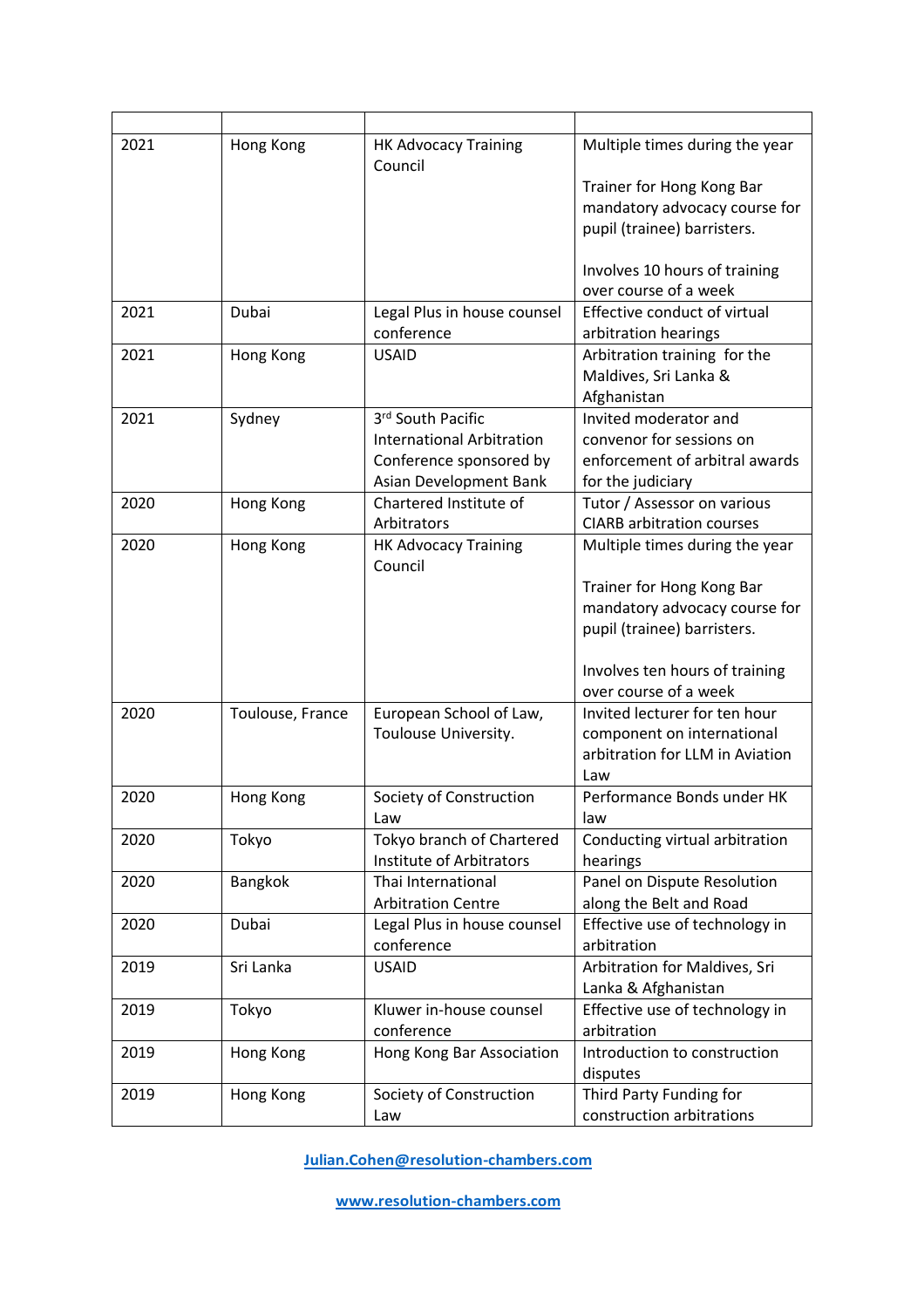| 2019 | Delhi            | Kluwer in-house counsel                                           | Speaker on expedited                                        |
|------|------------------|-------------------------------------------------------------------|-------------------------------------------------------------|
|      |                  | conference                                                        | procedures in arbitration                                   |
|      |                  |                                                                   |                                                             |
|      |                  |                                                                   | Panel discussion on drafting                                |
|      |                  |                                                                   | arbitration agreements                                      |
| 2019 | Hong Kong        | Kluwer in-house counsel                                           | Speaker on expedited                                        |
|      |                  | conference                                                        | procedures in arbitration                                   |
|      |                  |                                                                   |                                                             |
|      |                  |                                                                   | Panel discussion on drafting                                |
|      |                  |                                                                   | arbitration agreements                                      |
| 2019 | Bangkok          | Kluwer in-house counsel                                           | Speaker on expedited                                        |
|      |                  | conference                                                        | procedures in arbitration                                   |
|      |                  |                                                                   |                                                             |
|      |                  |                                                                   | Panel discussion on drafting                                |
|      |                  |                                                                   | arbitration agreements                                      |
| 2019 | <b>Maldives</b>  | Chartered Institute of                                            | Invited lecturer and assessor                               |
|      |                  | Arbitrators                                                       | for Membership course for                                   |
|      |                  |                                                                   | Maldives, Sri Lanka &                                       |
|      |                  |                                                                   | Afghanistan                                                 |
| 2019 | Toulouse, France | European School of Law,                                           | Invited lecturer for 10 hour                                |
|      |                  | Toulouse University.                                              | component on international                                  |
|      |                  |                                                                   | arbitration for LLM in Aviation                             |
|      |                  |                                                                   | Law                                                         |
| 2019 | <b>Bangkok</b>   | Thai International                                                | Invited speaker on dispute                                  |
|      |                  | Arbitration Centre's 2nd                                          | resolution options within                                   |
|      |                  | <b>International ADR</b>                                          | ASEAN for supporting the belt                               |
|      |                  | Conference                                                        | and road                                                    |
| 2019 | Qatar            | Kluwer in-house counsel                                           | Panel discussion on multi-                                  |
|      |                  | conference                                                        | tiered dispute resolution                                   |
| 2019 | Papua New        | 2 <sup>nd</sup> South Pacific<br><b>International Arbitration</b> | Invited speaker for sessions on                             |
|      | Guinea           |                                                                   | (a) construction law                                        |
|      |                  | Conference sponsored by                                           | arbitrations, (b) enforcement of<br>arbitral awards for the |
|      |                  | Asian Development Bank                                            |                                                             |
|      |                  |                                                                   | judiciary, (c) women in<br>arbitration                      |
| 2019 | Shanghai         | Kluwer in-house counsel                                           | Panel discussion                                            |
|      |                  | conference                                                        |                                                             |
| 2019 | Hong Kong        | <b>HK Advocacy Training</b>                                       | Multiple times during the year                              |
|      |                  | Council                                                           |                                                             |
|      |                  |                                                                   | Trainer for Hong Kong Bar                                   |
|      |                  |                                                                   | mandatory advocacy course for                               |
|      |                  |                                                                   | pupil (trainee) barristers.                                 |
|      |                  |                                                                   |                                                             |
|      |                  |                                                                   | Involves 10 hours of training                               |
|      |                  |                                                                   | over course of a week                                       |
| 2019 | Dubai            | Kluwer in-house counsel                                           | Panel discussion on expedited                               |
|      |                  | conference                                                        | procedures in international                                 |
|      |                  |                                                                   | arbitration                                                 |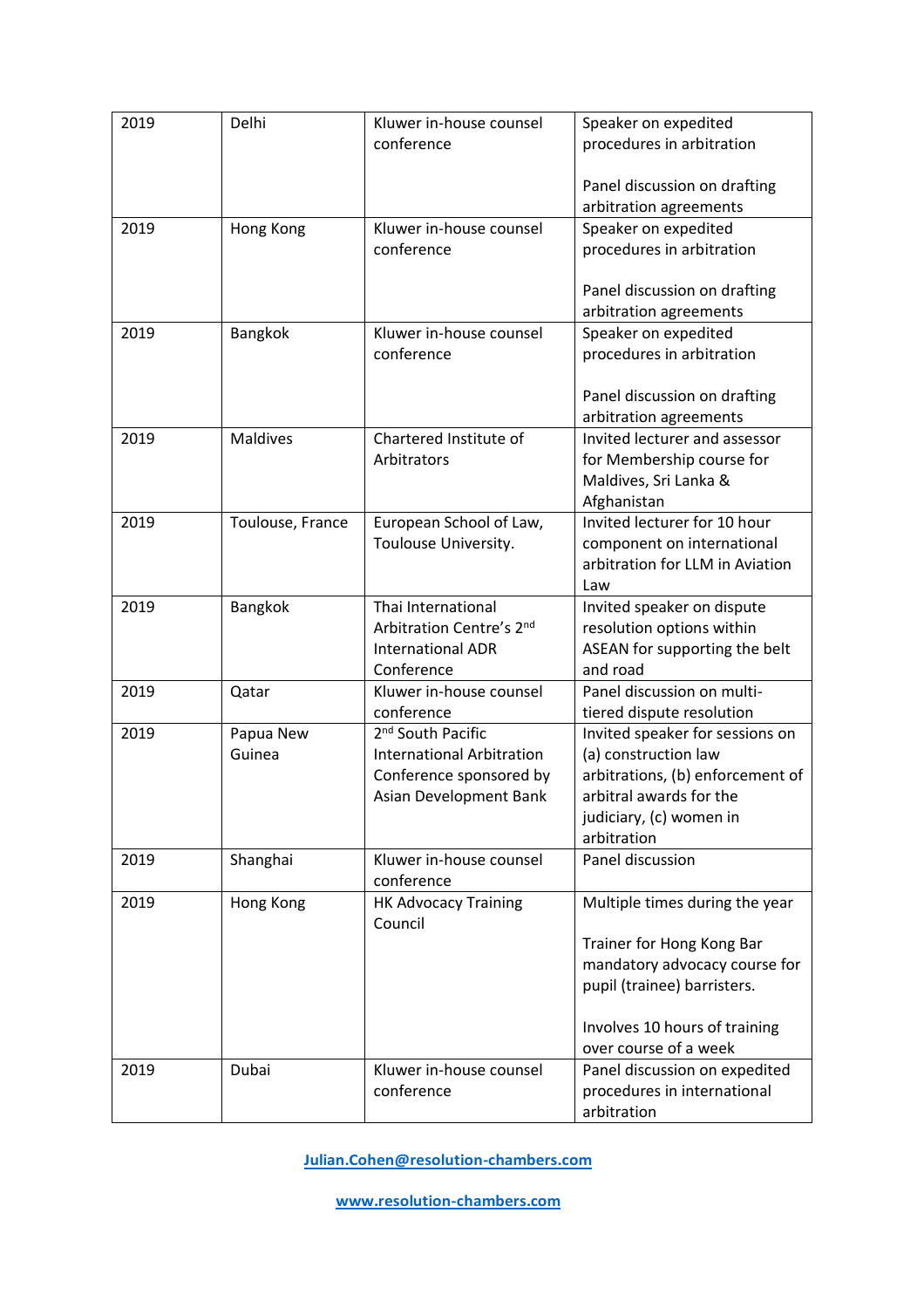| 2018 | Hong Kong              | Institute of Engineers                 | Decision Making for potential<br>arbitrators                                                                                                                                        |
|------|------------------------|----------------------------------------|-------------------------------------------------------------------------------------------------------------------------------------------------------------------------------------|
| 2018 | Bangkok                | Kluwer in-house counsel<br>conference  | Chairing whole day conference<br>on international arbitration for<br>in-house-lawyers                                                                                               |
| 2018 | Hong Kong              | SCL                                    | Universal Principles of law and<br>their application for<br>commercial arbitrations                                                                                                 |
| 2018 | <b>Beijing</b>         | Hong Kong Bar Association              | Trainer for course on<br>international arbitration for<br>Peking University students.                                                                                               |
| 2018 | Dubai                  | ICC                                    | Panel discussion on differences<br>between civilian and common<br>law arbitration including<br>differing approaches to burden<br>of proof                                           |
| 2018 | Qatar                  | Kluwer in-house counsel<br>conference  | Chairing whole day conference<br>on international arbitration for<br>in-house-lawyers                                                                                               |
| 2018 | Shanghai               | Kluwer in-house counsel<br>conference  | Chairing half day conference on<br>international arbitration for in-<br>house-lawyers                                                                                               |
| 2018 | Hong Kong              | <b>HK Advocacy Training</b><br>Council | Three times during the year<br>Trainer for Hong Kong Bar<br>mandatory advocacy course for<br>pupil (trainee) barristers.<br>Involves ten hours of training<br>over course of a week |
| 2018 | Hong Kong              | Hong Kong                              | Universite Federale Toulouse<br>Midi-Pyrenees                                                                                                                                       |
| 2017 | <b>Beijing</b>         | PRC law firm                           | Trainer for one day course for<br>PRC lawyers/ clients on how to<br>deal with international<br>arbitrations and disputes                                                            |
| 2017 | Sydney, Australia      | Academy of Experts                     | Trainer for half day session for<br>expert witnesses on how to<br>present evidence to arbitral<br>tribunals, and on how to<br>handle cross-examination                              |
| 2017 | Brisbane,<br>Australia | Academy of Experts                     | Trainer for half day session for<br>expert witnesses on how to<br>present evidence to arbitral<br>tribunals, and on how to<br>handle cross-examination                              |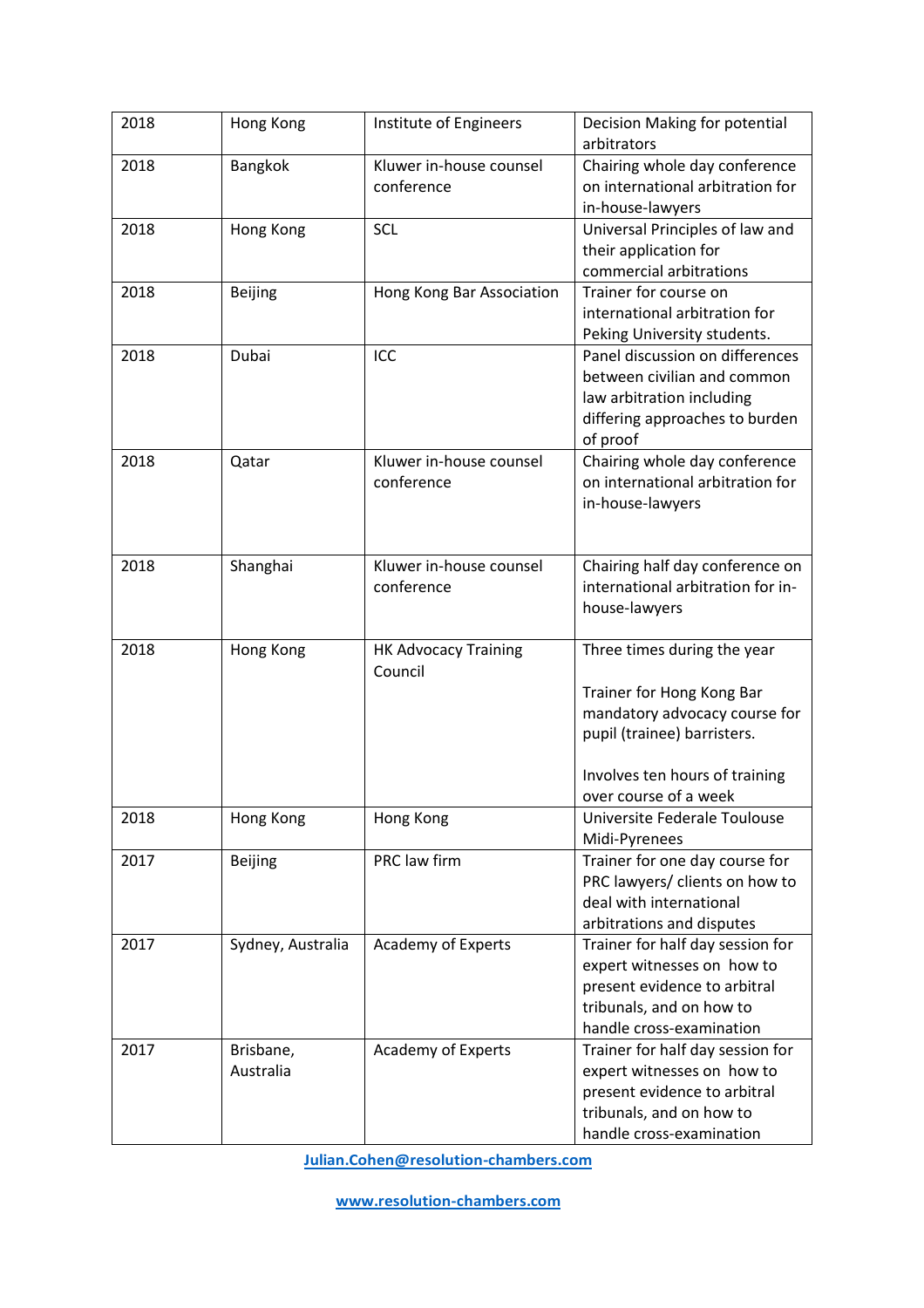| 2017 | Hong Kong      | <b>HK Advocacy Training</b><br>Council | Twice during the year                                              |
|------|----------------|----------------------------------------|--------------------------------------------------------------------|
|      |                |                                        | Trainer for Hong Kong Bar                                          |
|      |                |                                        | mandatory advocacy course for                                      |
|      |                |                                        | pupil (trainee) barristers.                                        |
|      |                |                                        | Involves ten hours of training                                     |
|      |                |                                        | over course of a week                                              |
| 2017 | Beijing        | Kluwer in-house counsel                | Chairing half day conference on                                    |
|      |                | conference                             | international arbitration for in-<br>house-lawyers                 |
|      |                |                                        |                                                                    |
|      |                |                                        | Moderating a panel discussion                                      |
|      |                |                                        | on defences in use of expert                                       |
|      |                |                                        | witnesses in arbitration                                           |
| 2017 | Hong Kong      | Legal plus Asia                        | CPD lecture for solicitors on                                      |
|      |                |                                        | recent developments in Hong                                        |
|      |                |                                        | Kong arbitration                                                   |
| 2017 | Singapore      | Academy of Experts                     | Trainer for half day session for                                   |
|      |                |                                        | expert witnesses on how to                                         |
|      |                |                                        | present evidence to arbitral                                       |
|      |                |                                        | tribunals, and on how to<br>handle cross-examination               |
| 2017 | Hong Kong      | Society of Construction                | Lecture on third party funding                                     |
|      |                | Law                                    | of arbitrations.                                                   |
|      |                |                                        |                                                                    |
|      |                |                                        |                                                                    |
| 2017 | Istanbul       | Kluwer in-house counsel                | Lecture on differences between                                     |
|      |                | conference                             | international arbitration in civil<br>code and common law          |
|      |                |                                        | jurisdictions                                                      |
|      |                |                                        |                                                                    |
|      |                |                                        | Member of panel discussion on                                      |
|      |                |                                        | cost effective management of                                       |
|      |                |                                        | international arbitrations                                         |
| 2017 | Hong Kong      | ICC & Hong Kong Bar<br>Association     | Panel member for seminar on<br><b>ICC</b> arbitrations             |
| 2017 | <b>Beijing</b> | <b>SIAC</b>                            | Presenter at seminar/mock                                          |
|      |                |                                        | arbitration on new SIAC rules                                      |
|      |                |                                        | for summary dismissal                                              |
| 2017 | <b>Beijing</b> | International law firm                 | Series of training sessions on                                     |
|      |                |                                        | practical issues in running                                        |
|      |                |                                        | arbitrations                                                       |
| 2017 | Hong Kong      | Chartered Institute of<br>Arbitrators  | Assessor on Fellowship Course<br><b>Examiner for Award Writing</b> |
|      |                |                                        |                                                                    |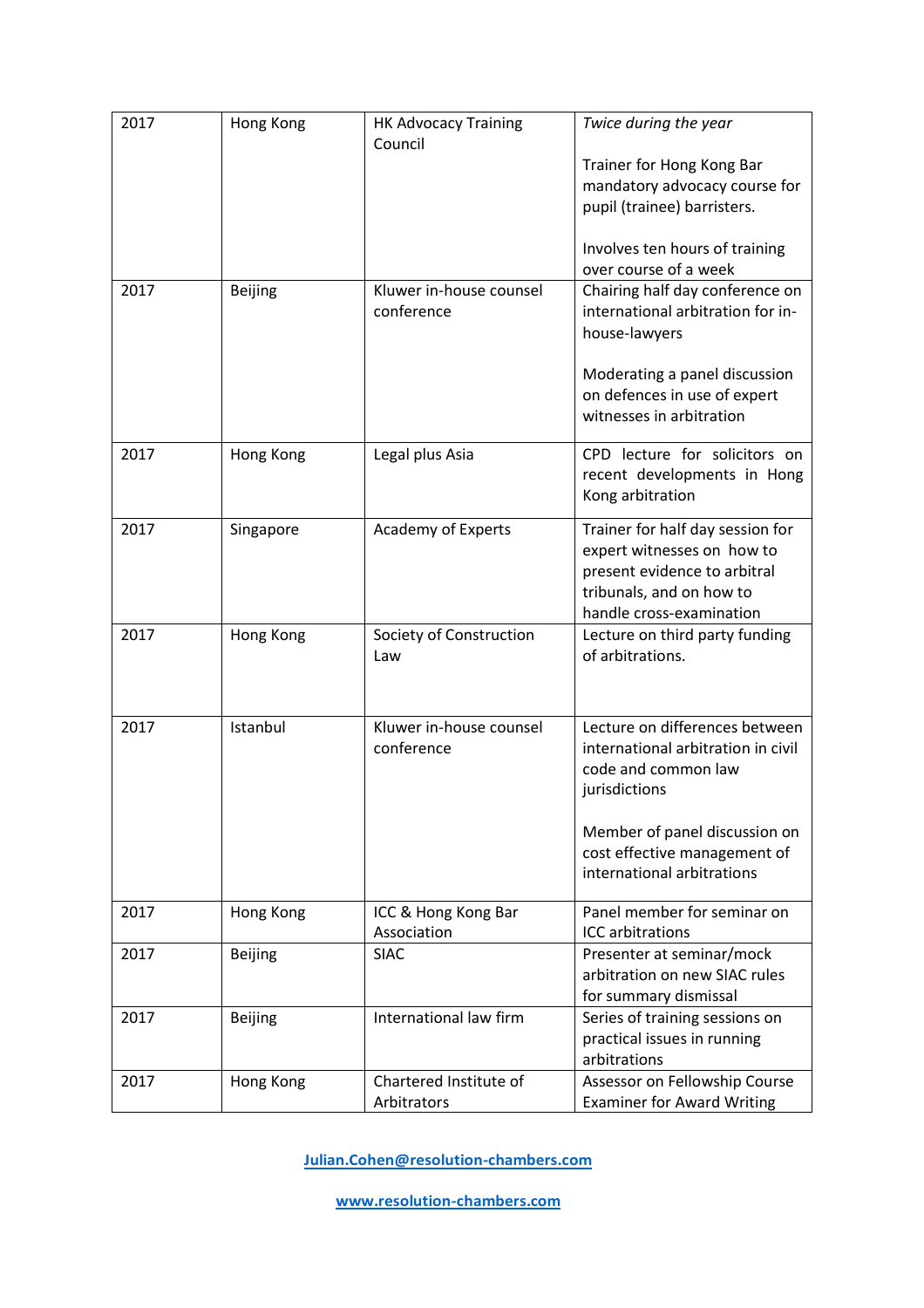| 2017 | Dubai          | Kluwer in-house counsel<br>conference           | Lecture on differences between<br>international arbitration in civil<br>code and common law<br>jurisdictions                                         |
|------|----------------|-------------------------------------------------|------------------------------------------------------------------------------------------------------------------------------------------------------|
|      |                |                                                 | Member of panel discussion on<br>arbitration issues                                                                                                  |
| 2017 | <b>Beijing</b> | Hong Kong Bar Association                       | Trainer for course on<br>international arbitration for<br>university students.                                                                       |
| 2017 | Hong Kong      | Universite Federale<br>Toulouse Midi-Pyrenees   | Seminar on international<br>arbitration for university<br>students.                                                                                  |
| 2017 | Qatar          | Kluwer in-house counsel<br>conference           | Member of panel discussion on<br>arbitration issues                                                                                                  |
| 2016 | Hong Kong      | <b>HK Advocacy Training</b><br>Council          | Twice during the year                                                                                                                                |
|      |                |                                                 | Trainer for Hong Kong Bar<br>mandatory advocacy course for<br>pupil (trainee) barristers.<br>Involves ten hours of training<br>over course of a week |
| 2016 | Hong Kong      | Chartered Institute of<br>Arbitrators           | Assessor for Fellowship course<br><b>Examiner for Award Writing</b>                                                                                  |
| 2016 | Hong Kong      | International Association of<br>Defence Council | Panel on arbitration clauses in<br>insolvency situations                                                                                             |
| 2016 | <b>Beijing</b> | Kluwer in-house counsel<br>conference           | Lecture on differences between<br>international arbitration in civil<br>code and common law<br>jurisdictions<br>Member of panel discussion on        |
| 2016 | <b>Beijing</b> | <b>International Dispute</b><br>Academy         | arbitration issues<br>Panel on costs in international<br>arbitration                                                                                 |
| 2016 | <b>Beijing</b> | Chartered Institute of<br>Arbitrators           | Trainer and assessor for<br><b>Membership Course</b>                                                                                                 |
| 2016 | Hong Kong      | Legal plus Asia                                 | CPD lecture for solicitors on<br>recent developments in Hong<br>Kong arbitration                                                                     |
| 2016 | Hong Kong      | International Association of<br>Defence Council | Panel on arbitration clauses in<br>insolvency situations                                                                                             |
| 2016 | Jakarta        | Kluwer in-house counsel<br>conference           | Lecture on differences between<br>international arbitration in civil<br>code and common law<br>jurisdictions                                         |